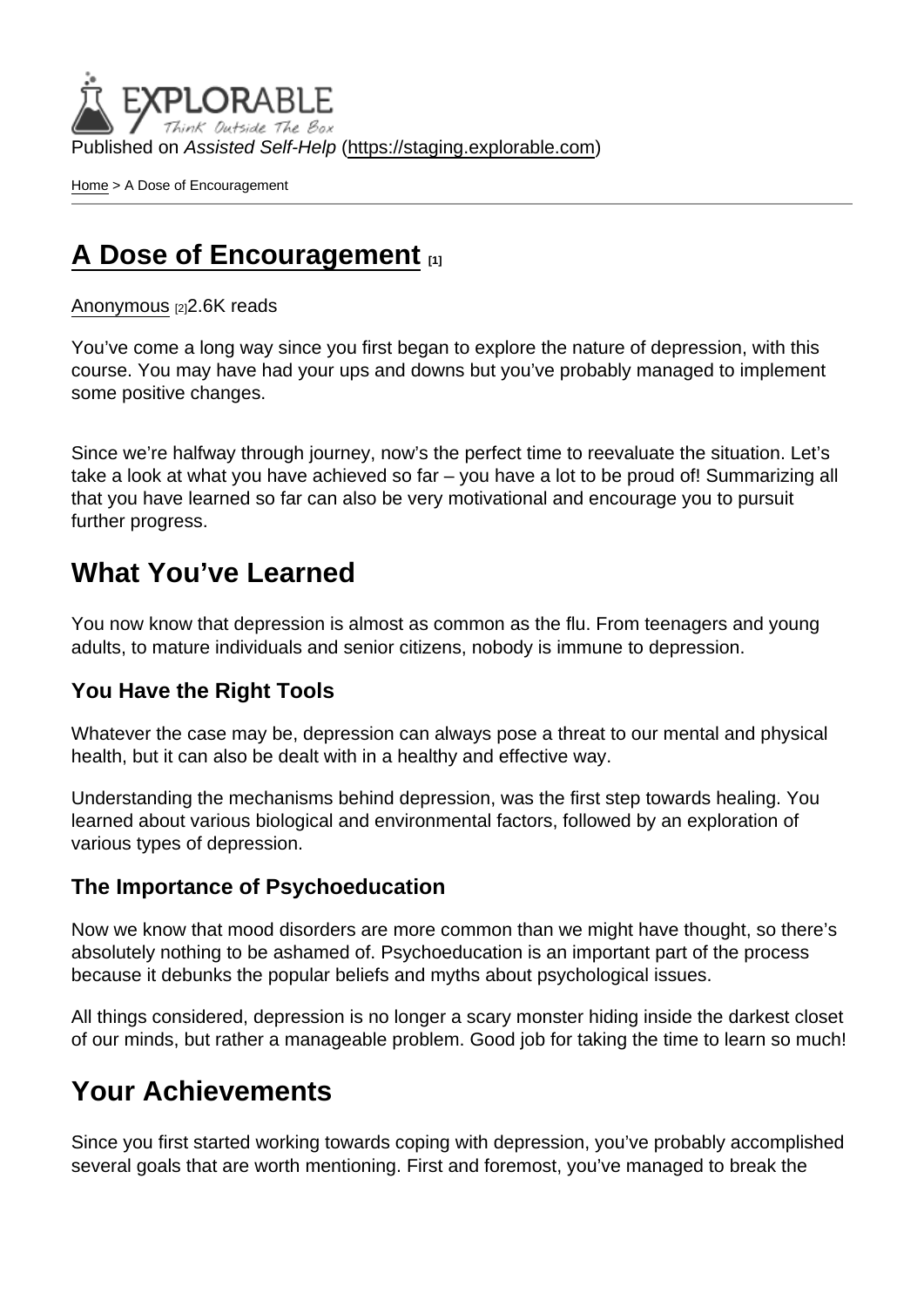vicious cycle of depression, or at least you have begun the journey towards that goal.

#### **You've Started to Break the Cycle**

Understanding and breaking the cycle is a crucial part of the process, since fear of failure is what keeps most people from implementing positive changes into their lives.

## **You Know How to Achieve Change**

One of the best tools against negative thinking is the ABC model. This simple, yet effective strategy has likely allowed you to identify, challenge and overcome your invasive thoughts and beliefs.

Once you did that, the next step was to replace your old beliefs with alternative, rational thoughts. You already know that a positive thought has the power to change both your emotions and decisions.

### **You've Started to Change Your Behavior**

While we're on the topic of behavior, there are also achievements worth mentioning. Your newly-acquired physical exercise routine, combined with mindfulness strategies and behavioral activation, has probably led, or will soon lead, to a positive changes.

# **What's the Next Step?**

Since depression no longer has you by the throat, and isn't constantly keeping you in bed anymore, now is the perfect time to enjoy life, by exploring new ideas and opportunities.

#### **Small Changes, Big Results**

Don't forget that small changes generate significant lifelong improvements, which is why adjusting your thoughts and emotions will bring positive change in the long run. Strategies like behavioral activation or thought-challenging, should be used on a daily basis so that you can slowly build a set of healthy habits.

## **Prepare for Future Episodes**

The next task before you is to maintain your progress, as you anticipate future obstacles. Just because life seems better at the moment, doesn't mean smooth sailing is possible forever.

Even though you know understand how to cope with depression, that does not mean you are immune to it for the rest of your life. However, an important achievement is that now you have a strong set of therapeutic techniques, to help you cope in a healthy way.

## **Create Meaningful Relationships**

One of the most fundamental principles of healthy living is to cultivate meaningful relationships. Skills like assertiveness, empathy, and conflict-resolution are an excellent addition to your interpersonal skill 'portfolio'.

On a personal and professional level, building strong relationships puts you on the right path